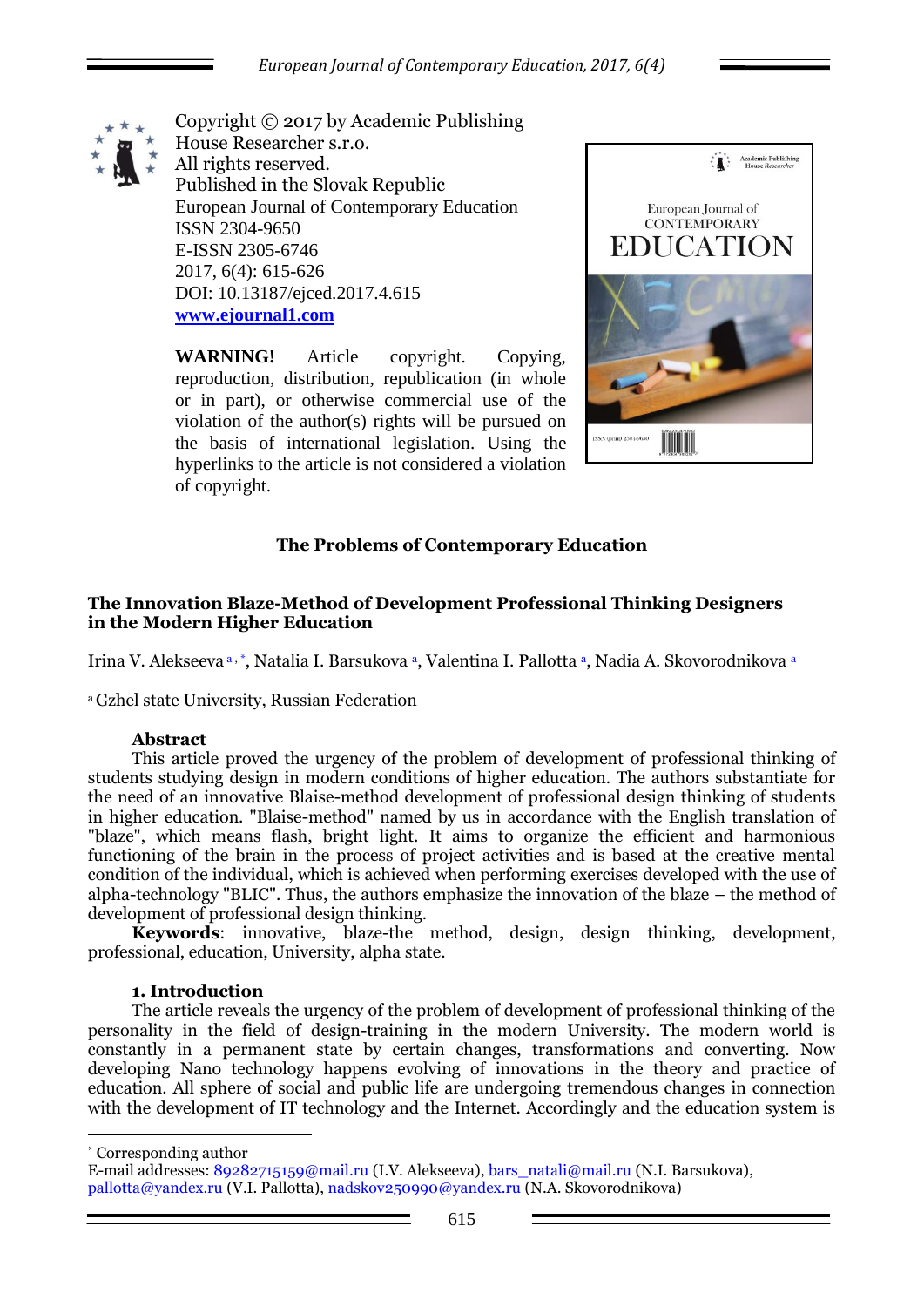subjected to optimization and transformation. In the current circumstances, universities need to adapt to fast-changing trends of today. Universities become a source of innovation. Modern higher education is developing rapidly. The world is changing. Go transformation in the system of Russian and foreign education. In 2015, the modern problems of education in the world are treated at the meeting of UNESCO in the Republic of Korea. In the adopted Incheon Declaration of UNESCO "Education-2030" sets out new ideas on ways to improve the quality of life of people in the world community through the development and reform of the education system (UNESCO, 2015).

Many universities recognize the need to keep up with the times. They are revising their teaching and research activities in accordance with the new requirements of society and the state, thus emphasizing the discrepancy existing, so-called traditional teaching methods. It should be noted that progressive teaching staff of universities ready to change their attitude to the introduction in educational process of pedagogical innovations. They treat innovation as something new which is based on scientific knowledge. Of innovative this activity of professors and teachers of higher education institutions is the development and the realization of this the research and application of innovations aimed at improving the effectiveness of quality training. It is a means of development and renewal of educational policy states.

There is a growing need in modern and innovative pedagogical methods of teaching and development of professional activity of students. A priority of educational systems in Russia and abroad is to train highly qualified specialist.

Accordingly, it is necessary the search and introduction of innovations directed to the effectiveness of learning processes and personality development in her professional activities, i.e., educational innovations. This underlines the importance of revising teaching methods and professional development of graduate students and identifies the relevance of this study.

In 2017, the Organization for economic cooperation and development (OECD) has developed guidelines for an innovative learning environment. The Handbook contains the results and materials of the innovative learning environment, collected by the OECD over the last decade. There reveals the principles of innovative learning and the analysis of thinking processes. Note that the OECD to recommending in the field of education set a direct connectivity of professional education and professional thought, competences, skills and abilities of graduates to enhance their mobility in the labour market, further training and career growth (OECD's, 2017).

It is obvious that in the current situation, cooperation in education, culture and economy, the question becomes more urgent the international exchange of students. It is obvious that in the current situation of interaction between States in education, culture and economy, the question becomes more urgent the international exchange of students. In the context of this study note that international exchange in the field of design is growing rapidly.

When researching this problem the authors identified a critical contradiction in the system of education, science and art not only in Russia but also in many foreign countries. On the one hand there is the social order, against the educational institutions. This ordering consists of the need to the formation and development of initiatives and enterprising personality, her self-identity. They need to master General cultural, general professional and professional competences. These people can have the following competencies: General cultural, general professional and professional. She is advised to be responsible for universal and universally valid values. It is recommended taking responsibility for the universal and universally valid values. Herewith, she should be open to constant self-education, to be ready to innovations and changes, to be able to identify freely in the cultural space of values. She should be able to use their professional, intellectual and creative abilities in life and work. And on the other hand deficient and somewhat outdated psychological and pedagogical and methodical base of development of professional thinking of the students. The elimination of the causes and the emergence of a new contradiction, according to scientists, allow the individual to rise to a higher stage of development. Only becoming a subject of design and creative activities in education, science and design person has an active life and professional position. The purpose of this article is the evidence base and rationale necessary for the use of innovative blaze-method of development professional design thinking in the context of modern higher education. In English the blaze – flash, bright light. The novelty Blaise-the method propose by the authors lies in its focus on the harmonious working of the brain in the process design activities of the designer, which is based on creative mental state of a person in the mode of the alpha rhythm of the brain and is achieved in the application technology Glare. Glare is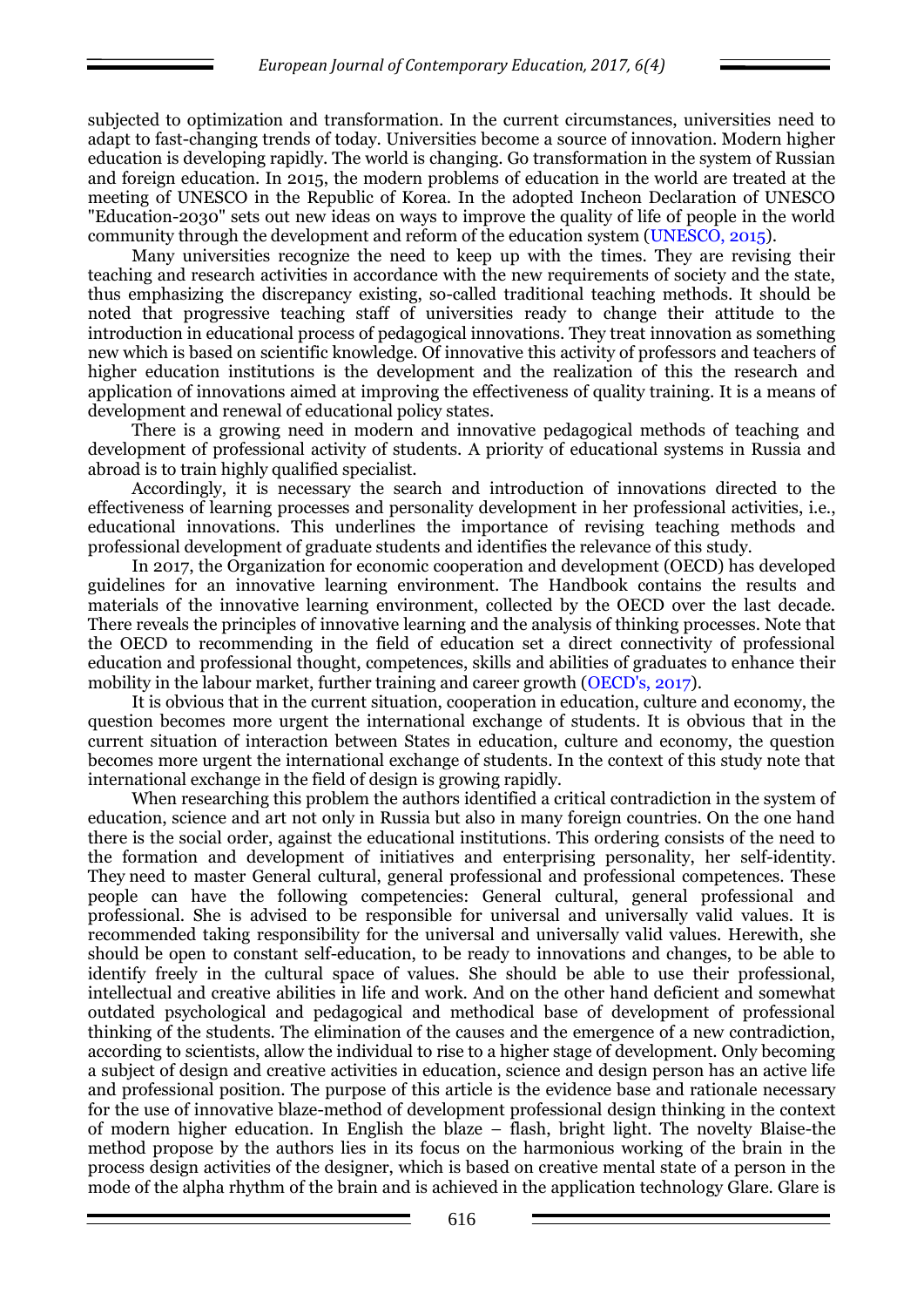the flash, i.e. English blaze. Thus, the foundation of the Blaise-method is the psychological emotional alphas-state of the individual which contributes to the development of design thinking, which emphasizes the novelty of this method. Note that currently the pedagogical science does not take into account when developing main guidelines and training methods features the harmonious functioning of the brain in the process of creative activity on the basis of psychological alpha status of the individual. Hypothesis of the study was the assumption that if in the process of learning designers implement innovative blaze-the method of development of design thinking students, then this will positively affect the dynamics of the level of their professional abilities.

## **2. Materials and Methods**

Methodology this study is a set of methods, principles and techniques of scientific analysis and experimental studies, systematic study of psycho-pedagogical phenomena of scientific excellence, activity-based and communicative approaches (S.I. Arkhangelsky, Yu.K. Babanskiy, V.V. Krayevsky, V.A. Slastenin, A.I. Shcherbakov).

This experimental study was conducted by the authors using the method of statistical observation, as well as methods of matching the two samples on the frequency of occurrence of the desired effect in the application of blaze-method in the development process of design thinking in the classroom design through the angular conversion Fischer. Applying the Fisher criterion, the authors evaluated the significance between the percentages of two samples of the experimental and control groups. In the process of statistical analysis of the results of the study, the authors translated the percentage of the value of the Central angle in accordance with the corner of the Fisher transformation, which is measured in radians. Note that the greater the angle φ corresponds to a higher percentage portion, despite the fact that correlations are not linear:  $\varphi = 2^* \arcsin(\sqrt{P})$ . where P is the percentage part expressed in shares of unit. The greater the value  $\varphi^*$ , the most significant differences. Working with criterion Fisher should pay attention on his hypothesis, where the proportion of students in the group in which appears the effect of the development of professional design thinking in the process of the project activities according to the established criteria, when the application of blaze-method in sample 1 does not exceed the sample 2 and is denoted as  $H_0$ . At the same time  $H_1$  is indicated by the percentage of students who have manifested the investigated effect and sample 1 is greater than the sample 2 (Sidorenko, 2007).

The basis of this study consists of the doctrine of the unity of the abilities and thinking of a man with his active activity B.G. Ananiev, JI.C. Vygotsky, B.M. Kedrov, A.N. Leontiev, C.JI. Rubinstein etc. The problem theory and practice of professional training of designers solved foreign and domestic experts, such as Bruce Archer (England, 1968), that introduced a systematic design methods in design. He proved paramount the importance of needs, next is arise the problem and they satisfaction (Boyd Davis, Gristwood, 2016).

John.Chr. Jones (England, 1986) uncovered psychological peculiarities of the project analysis methods of artistic design and engineering design (Jones, 1986). Martin Bella, Bruce Huntington (USA, 2014) developed universal methods of design (Bell, Huntington, 2014). Donald A. Norman (USA, 2006) reveals the principles of design in his "Design of everyday things" (Norman, 2006). Lidwell William, Holden Kritinia, Butler Jill (USA, 2012) was formulated universal design principles (Lidwell et al., 2012). We note science sources which to aimed at comprehensive training and development of many abilities in vocational education, including design B.A. Efimova, B.S. Mails, V.P. Bespalko, G.K. Selevko, N.B. Arganovo etc. The theoretical base of the research Director of the design Studio IDEO Tim brown is a study of the techniques of design thinking when doing a design project, as well as in business and everyday life (USA, 2013) (Brown, 2013).

The authors conducted an analytical study of many contemporary scientific publications on innovation and innovation practices in education in different countries of the world. So in the doctrine Furst-Bowe and Julie A. Bauer Roy A. (USA 2007) «Application of the Baldrige Model for Innovation in Higher Education» presented innovative approaches in the University of as an important most significant change that is having a positive impact on improving the quality of education (Furst-Bowe, Bauer, 2007). The main criterion of innovation in the field of education Guillermo Orozco-Gomez proposed to consider specific visible good results (Mexico, 2006). (Guillermo Orozco-Gomez, 2006). Zhang Siaoway (China, 2007) investigated Chinese reform pedagogy art project. The Ju Chjaochung (China, 2014) to have studied and identified the didactic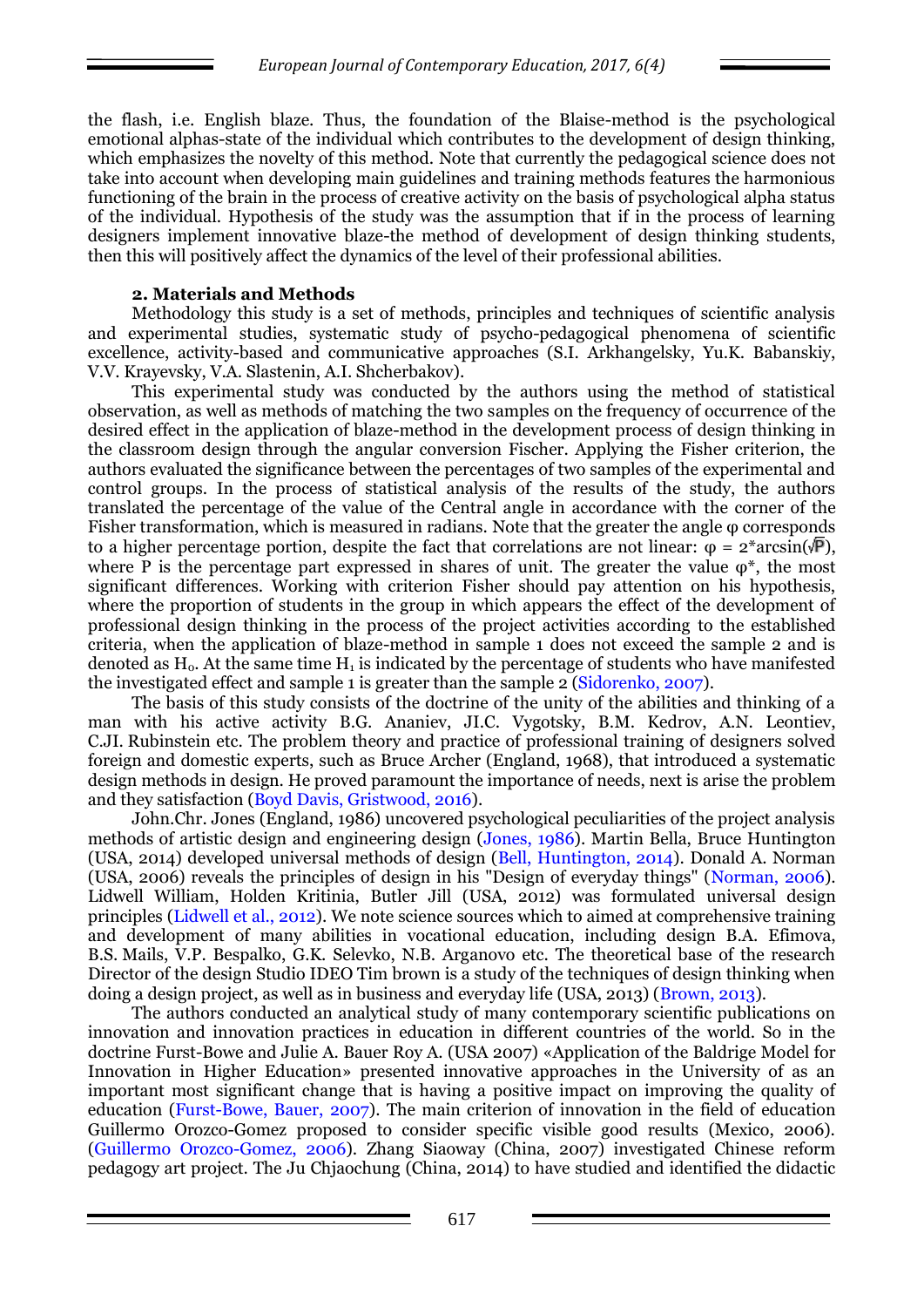bases of teaching fine arts to students of Russian and Chinese universities. Wei Hao (China, 2009) have developed methods of formation of professional qualities of the artist-designer. He stressed that the existing system of education in the field of design in China and other countries is outdated (Wei Hao, 2009). Bruce-Davis, M. N., Gubbins, E. J., Gilson, C. M., Villanueva, M., Foreman, J. L., & Rubenstein, L. D. (2014) in journal of advanced scientists they reveal the peculiarities of perception of leaders, teachers and students the innovative learning and educational-methodical strategies and practices (Bruce-Davis et al., 2014). The development of innovative pedagogy aimed at the formation of the creative potential in Indonesia is exploring Juha Kettunen (Indonesia 2017) (Juha Kettunen 2017). The issue of innovation pedagogy in higher education and creating a learning environment causes anxiety for scientists of the countries of Japan, the Republic of Korea and Singapore (Building 2017) Methods of developing training in innovative pedagogy reveals and offers T. Const (2017) (Konst, 2017). S. J. Renzulli (USA, 2017), C.M. Callahan, & E. J. Gubbins (USA, 2014) examined the law Javits, which is considered to be one of the cornerstones in the education system as a necessary base for the future (Gubbins et al., 2014). In 2013, T. Penttilä & A. Putkonen made a presentation at a scientific conference in Valencia (Spain 2013) about the knowledge in the context of innovation in the field of pedagogy in higher education (Penttilä, Putkonen, 2013). The problem of formation and development of abilities of the individual attracts both foreign and Russian scientists S. I. Aboimov (2010), V. Andreev (2016), Wei Hao (2009), W. S. Barber, S. L. King (2017), Seechaliao Thapanee (2017), L. Glazurina (2015), G. N. Ibragimov (2013), E. Visser (2009), E. F. Comindico (2016), D. Sherwin (2013), L.E. Shmakova (2009), M. V. Shcherbakov (2014), Cheng Xiaohua (2007), Beghetto, R.A. (2016). Beghetto, R.A., & Sriraman, B. (2016), etc (Barber, King, 2017).

For this study became relevant the scientific achievements in the field of educational psychology, academician, Dr. of psychology Cziksentmihalyi Mihai (2013). In their publications and books Cziksentmihalyi Mihai reveals the results of the introduction and then proves the necessity of inclusion in social and private life personality a special psychological state that he calls flow. The condition, which includes motivation which is aimed at the result of professional design and creative activity of personality, is the explanation of the thread state. Scientist reveals the emotional state of a person who is in flow. This feeling of joy, freedom, full satisfaction. The state of the thread unites in a single unit motivation, attention and situation, that leads to harmony and productive feedback loop, that is, to will help to achieve high results in activities (Cziksentmihalyi, 2015).

V.S. Rotenberg examined in detail the state of operation of the human brain in the alpha mode of rhythm, which has the same quality characteristics as the state of the thread. In their studies V.S. Rotenberg empirically using electroencephalograph proves that when solving creative problems electrical oscillations work of the brain of man correspond to the frequency and the amplitude of the increasing alpha rhythm ( $v = 8-13$  Hz,  $A = 50-100$  mV). It is a condition scientists call a state of relaxed wakefulness. Note, that design and creativity of the designer is a very complex and lengthy process, which is often accompanied by emotional rise and burst of energy, no tiredness or fatigue. This activity state of the brain important for this study, based on it to get developed an innovative methodology of development of professional thinking (Rotenberg, Arshavsky, 2015).

This study also relies on research results of the structure of mind, Howard Gardner (2007), who developed the theory of multiple intelligences. Here we are interested in the classification of types of thinking, particularly visual-spatial (picture smart) interpersonal (people smart) types. Ability visual-spatial thinking is manifested at a high level in working with the space and its objects, to graphically Express their ideas in pictures, drawings, projects. This type of thinking is available to artists, designers, architects and other creative individuals. People with interpersonal mindset can communicate as verbally and using sign language, artistic – Imaginative and music information (Stone, 2006).

P.V. Simonov (1993) reveals the neurobiological basis of creative abilities in the study of the creative work of the brain. The results of these studies important to the development of innovative blaze-method of development of professional thinking of students in the field of design.

In General, the analysis of scientific psychological and educational research shows that scientists, referring to the study of particular aspects of problems of development of thinking, do not reveal the substantive content of the process, do not represent the ways and means of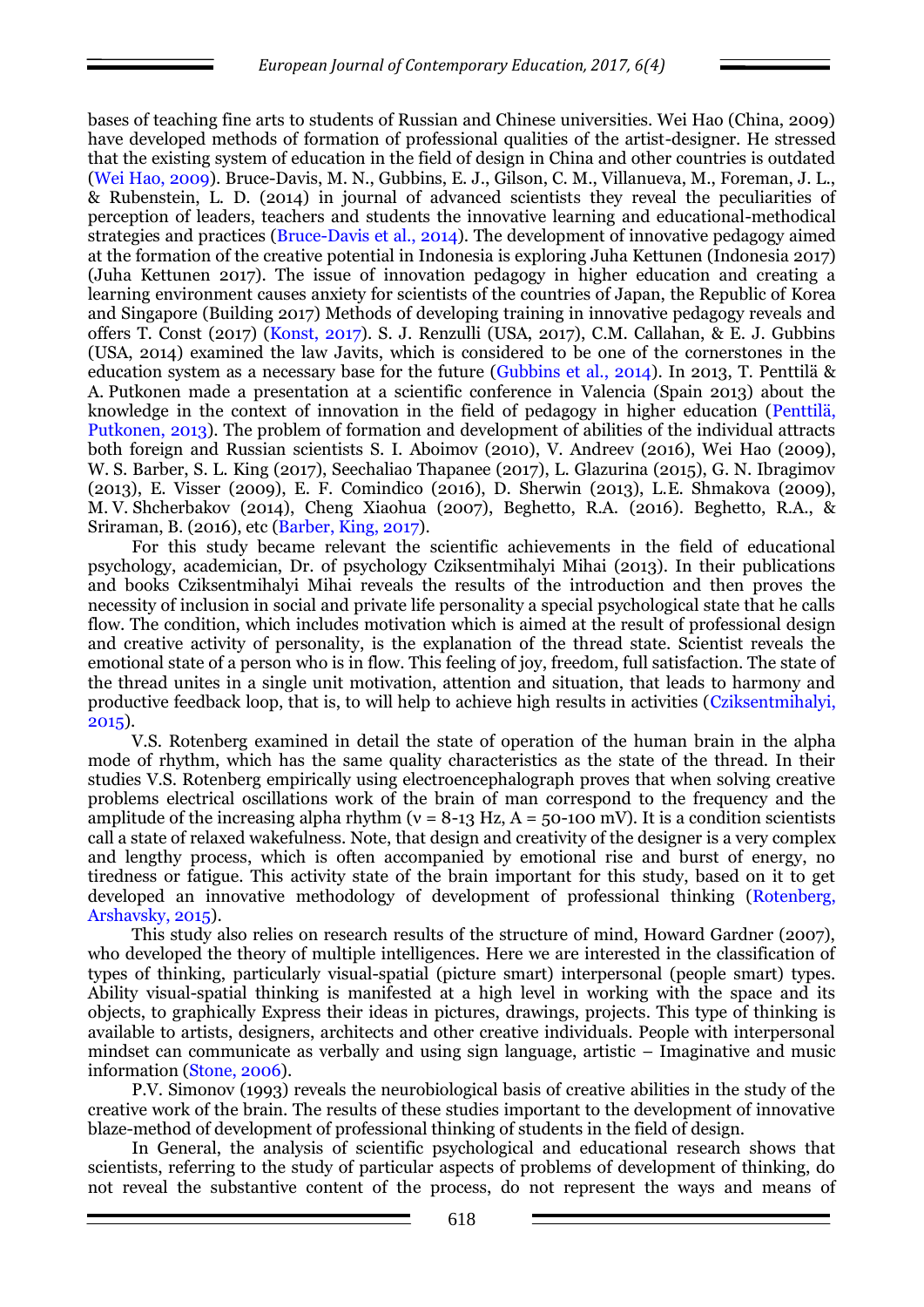professional development of future designers with a psycho-pedagogical point of view. This underlines the scientific-theoretical relevance of this research for the development and testing of an innovative Blaise-method of development professional thinking designers in the modern conditions of higher education.

Thus, the analysis of current scientific research suggests that the problem of development and introduction in educational process of innovative blaze-training method aimed at the development of professional thinking of students in the field of design has not been solved. Remain open questions of theoretical and practical nature that are intended to solve this study. It is urgent and requires a thorough, more in-depth study that significantly distinguishes it from modern ideas about the problem, will complement and deepen the already known approaches to it, will give a special theoretical significance and practical value.

Philosophical encyclopedic dictionary defines the term thinking as the deliberate process of mental, cognitive information processing, which is implemented in the acts of management of mental representations, is subject to specific policies that affect the emergence of new cognitive images.

In the context of this study the level of development of design thinking in solving design and creative tasks determines the quality of the professional abilities of the designer. Cutting-edge designers and scientists define design thinking as a specific way for artistic and creative and design thinking, which reveals the ability to find and create something new and creative to the already known mass.

In this case, professional design thinking is considered as an individual psychological property of the individual, which distinguishes the designer from experts in other areas, targeted to mental, cognitive, creative processing of information in consequence of which arise new project-art cognitive images.

The problem of creative thinking in artistic and creative activities in the interaction of the components of intuitive and logical researched by Russian scientists, artists and Professors N.N. Rostovtsev, N.N. Volkov, V.S. Kuzin, E.V. Shorokhov, I.V. Alekseeva and others.

It should be noted the need to include in the educational process and the method of achieving alpha status, as an innovative blaze method aimed at the development of design thinking of the individual, for to achieve the goals and progressive growth her of high professional level.

Innovation, blaze-the method of development of professional thinking of future designers is aimed at the harmonious working of the brain in the process of project activities according to the structure of design thinking, which includes figuratively-creative (imagery smart), volumetric and spatial (spatial smart) and project-creative (design smart) component.

## **3. The results of the study**

In this article, the authors presented the results of a study of the development of professional thinking of students by means of innovative, blaze-the method of instruction in modern environment education Russian universities. Innovative blaze-the method based on the basis effective interaction of science and education.

The authors have developed a psycho-pedagogical method, using modern scientific achievements and knowledge in the field of cognitive neuroscience, neuropsychology, psychology of creativity, design and education.

The research is to built on creative mental condition of the person, on linkage harmonious to activity of the brain in learning and project activities of students in the sphere of design.

The authors conducted a pilot study to test the effectiveness of innovative blaze method of development of professional thinking of students on the lessons design and design. The choice of research methods depended on its content and processes studying the problems of development of design-thinking students. The authors used scientific methods of observation, conversation, testing, questioning, organizing, and conducting views of design projects, to identify the level of creative thinking in the control and final stages, the analysis and conclusions. Experimental research and testing was conducted at the departments of design art-industrial Academy, Krasnodar State University of culture and arts (2011–2014) and Gzhel State University (2015– 2017).

Experimental work with students was organized in the following areas: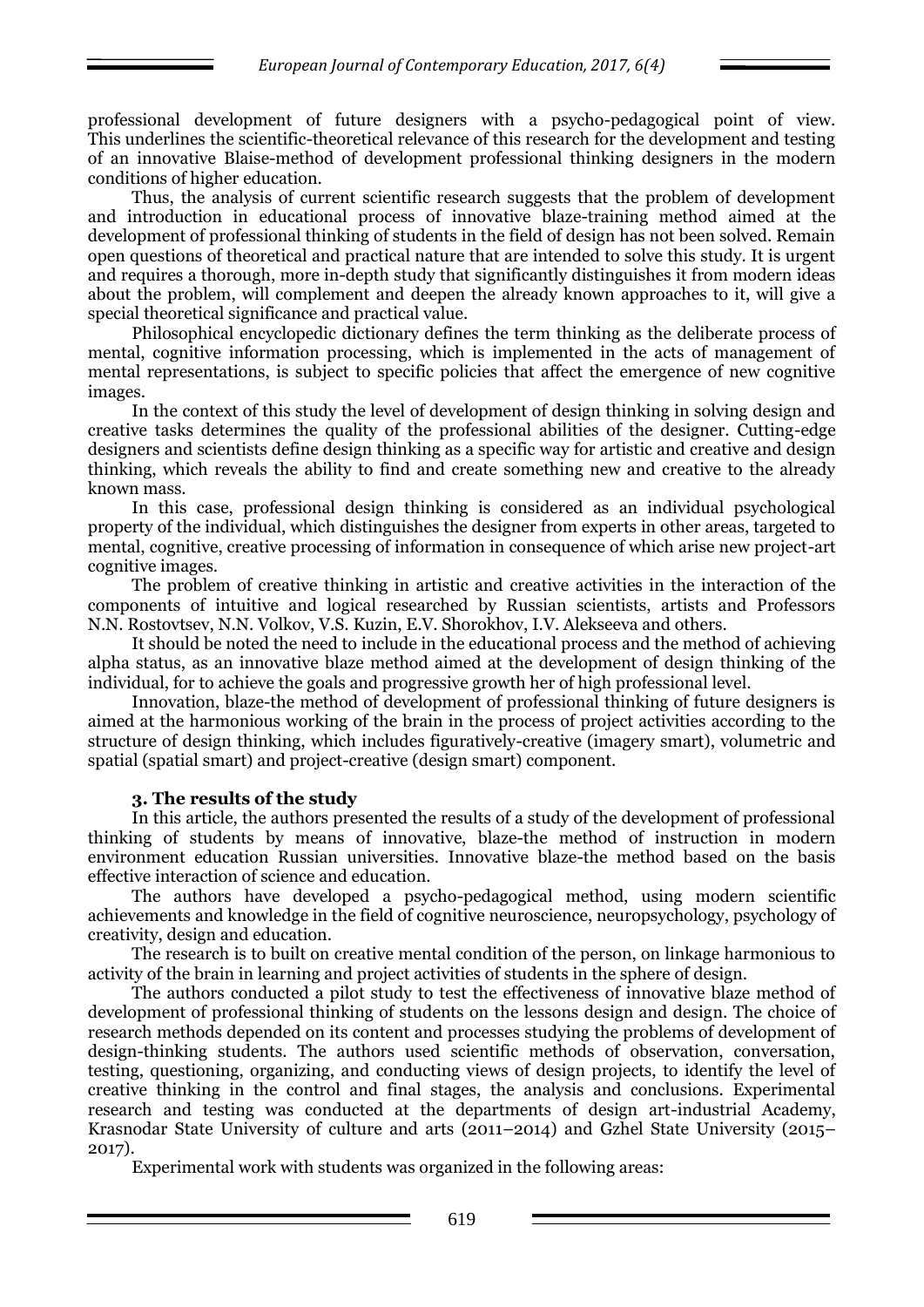- revealed the source benchmarks the level of development of professional thinking of the students to the project activities in the field of design;

- determined features of the influence of switching of the brain when going into alpha modethe in carrying the project activities of University students, that is, revealed the influence of the alpha state on the opportunity to see the results of the development of his professional thinking in the process design activities of the designer;

- revealed feature technology fast entry into the alpha state;

- developed an innovative method of development of professional thinking of students in the classroom design planning, which outlined as blaze method;

- researched and experimentally tested the effectiveness of an innovative Blaise-a method who is directed at the development of professional thinking of students to design activities of the designer;

- researched, analyzed and studied the results of the experiment was be determined the levels of development of professional design thinking students.

The authors in the first phase of the pilot study it revealed that most of the students has the makings of artistic abilities accentuating the presence of design thinking at the initial stage in propaedeutics activities. Were identified three groups of levels of professional thinking of students learning in the area of training design.

The experiment involved 168 people, including in the control groups - 80 persons, in experimental groups – 88. In addition, was carried out both individual and collective research. At the results of the test were formed of a control group using standard teaching methods of design, in each with of studiedan enrollment of on 20 people. The experimental group consisting of 22 people, was createdto carry out design activities using innovative blaze-method of development of professional thinking of students in the field of design. The result of the level of design thinking of students as their professional activity is developed in the classroom design project environmental object or sample of the product for industrial production.

The quality of the developed project is determined by the increase in the level of professional thinking of the designer. To identify the level of professional thinking of the students to the artistic and project activities, we have developed the criteria for the evaluation of design projects (Table 1). The authors determined to which units (B-1, B-2, B-3) conditionally to pertain parameters of assessment are consist: figuratively-creative thinking, described as block 1 (B-1); volumetric and spatial thinking - block  $2 (B-2)$ ; project-creative thinking block-3 (B-3).

The second stage of the pilot study as a consequence of the first, consists in testing theoretical and practical propositions of an innovative Blaise – a method that was developed by the authors and aimed at the development of professional thinking of future designers in modern conditions of higher education and definition degree its effectiveness.

Also defined the degree of dynamics of development of design-thinking and professional skills of bachelors of design at different stages of teaching students designing when included in educational process of innovative blaze-method.

Innovative, blaze-the method of development of professional thinking of the bachelors of design lies in the application of the developed exercises for student of the University in the process of activity design project. They are aimed at the harmonious working of the brain in the alpha mode status. This is a creative mental state personality, promoting the effective development of professional thinking of future designers.

It is characterized by psychological, bio-adequate relaxation-active state of harmony and balance of the individual, as well as of positive, lightness and flight, the emergence of a variety of options to perform a professional activity in design, the emergence of a sense of satisfaction with the outcome of the research in the field of design.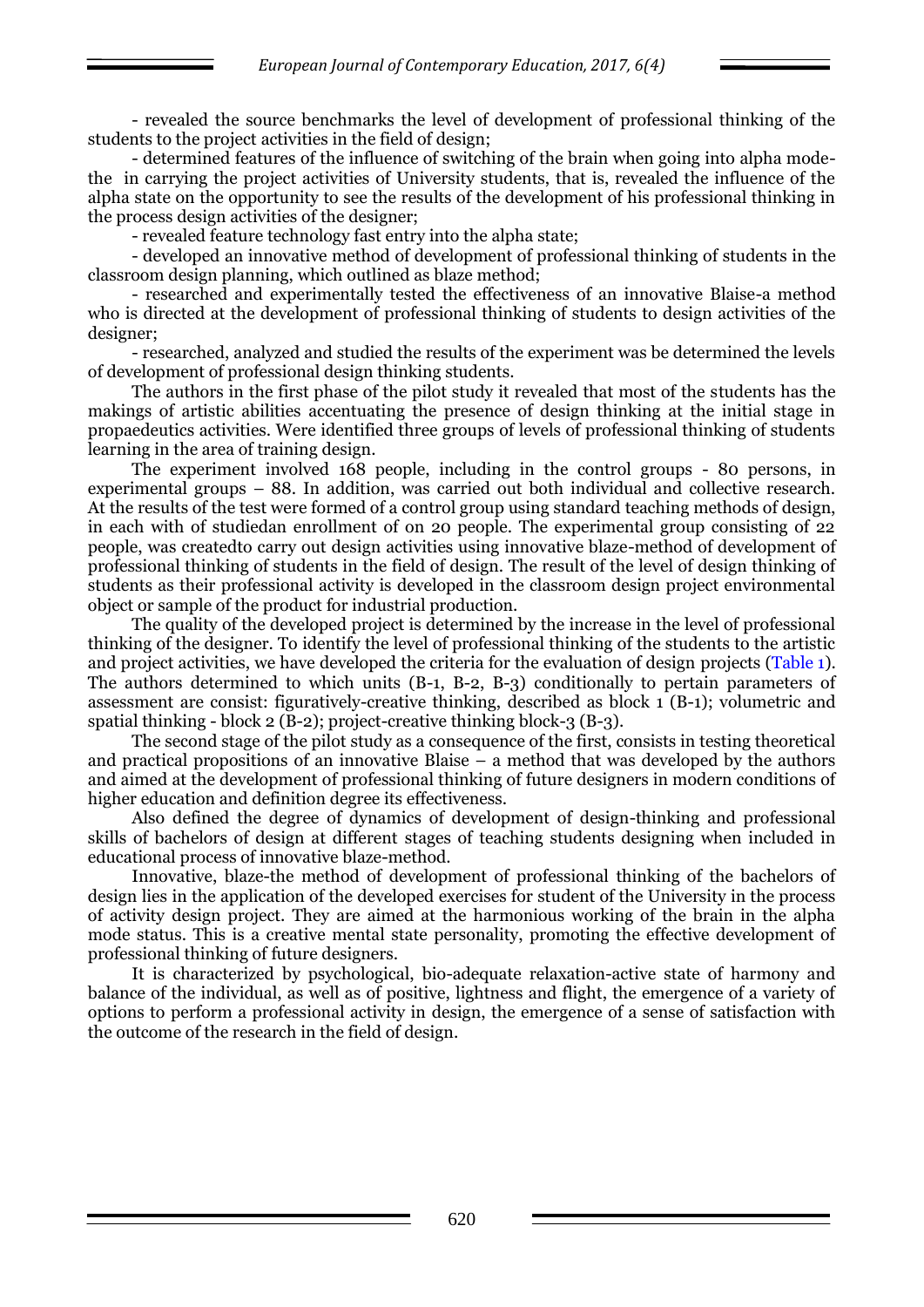| <b>Evaluation criteria</b>                                                                                                                                                                                                                                                                                                                                                                                                                                                                                                                                                                                                     | Low                                                                                                                                                                                                                                                                                                                                                                                                                                                                                                                                                                                                                                                                                                                                                                            | Medium                                                                                                                                                                                                                                                                                                                                                                                                                                                                                                                                                                                                                           | High                                                                                                                                                                                                                                                                                                                                                                                                                                                     |
|--------------------------------------------------------------------------------------------------------------------------------------------------------------------------------------------------------------------------------------------------------------------------------------------------------------------------------------------------------------------------------------------------------------------------------------------------------------------------------------------------------------------------------------------------------------------------------------------------------------------------------|--------------------------------------------------------------------------------------------------------------------------------------------------------------------------------------------------------------------------------------------------------------------------------------------------------------------------------------------------------------------------------------------------------------------------------------------------------------------------------------------------------------------------------------------------------------------------------------------------------------------------------------------------------------------------------------------------------------------------------------------------------------------------------|----------------------------------------------------------------------------------------------------------------------------------------------------------------------------------------------------------------------------------------------------------------------------------------------------------------------------------------------------------------------------------------------------------------------------------------------------------------------------------------------------------------------------------------------------------------------------------------------------------------------------------|----------------------------------------------------------------------------------------------------------------------------------------------------------------------------------------------------------------------------------------------------------------------------------------------------------------------------------------------------------------------------------------------------------------------------------------------------------|
| Conceptuality – the original idea<br>and compliance the artistic,<br>scientific, constructive intent<br>$(B-1, B-2, B-3)$<br>Figurative and aesthetic<br>expressiveness - emotional<br>perceptual organization via<br>tectonics, the symmetry or<br>asymmetry, metric or rhythmic<br>ordering of the components of<br>the design project, texture,<br>texture, contrast, color, form<br>and decoration.<br>$(B-1, B-2, B-3)$<br>Relevance and innovativeness -<br>the degree of importance at the<br>moment and in this situation, to<br>solve problems of design, use of<br>computer and information<br>technology<br>$(B-1)$ | Not compelling<br>disclosure of the idea (conceptualization), there is no match the artistic, scientific, constructive<br>intent. Poor knowledge of functionality and ergonomics. The lack of emotional organization of<br>detected the degree of importance at the moment and in this situation, for to solve problems of<br>perceptual design project through tectonics, symmetry or asymmetry, metric or rhythmic ordering<br>of the components of the design project, invoice, texture, contrast, color, form and decorative. The<br>work is not completed, but to traced the relevance and innovativeness of design of the project<br>design, and to application of computer and information technology. This level is of imitative<br>creative thinking.<br>and project- | structure of the project. The average level of decision shaping in accordance<br>the<br>- the degree of importance at the moment and in this situation, to solve problems<br>With some of the shortcomings<br>and<br>with its practical purpose and artistic-figurative characteristics. The constructive of the project and<br>its compliance with artistic content. Not fully thought out ergonomics and functionality of<br>the relevance<br>proven<br>Convincingly<br>project. There is some exclusivity and novelty of the design project.<br>of design, application of computer and information technology.<br>expression. | en.<br>its<br>constructive intent. High<br>design project. The project is relevant, exclusive and has a high degree of innovation, functionality<br>degree solutions of imaginative and aesthetic expression - emotional organization of perceptual<br>characteristics. The design of the decision the project and<br>solutions, spatial structure, forming in accordance with<br>High level of conceptualization and matching the artistic, scientific, |
| <b>Exclusivity and novelty</b><br>$(B-2, B-3)$                                                                                                                                                                                                                                                                                                                                                                                                                                                                                                                                                                                 |                                                                                                                                                                                                                                                                                                                                                                                                                                                                                                                                                                                                                                                                                                                                                                                |                                                                                                                                                                                                                                                                                                                                                                                                                                                                                                                                                                                                                                  |                                                                                                                                                                                                                                                                                                                                                                                                                                                          |
| Functionality and ergonomics<br>$(B-2, B-3)$                                                                                                                                                                                                                                                                                                                                                                                                                                                                                                                                                                                   |                                                                                                                                                                                                                                                                                                                                                                                                                                                                                                                                                                                                                                                                                                                                                                                | aesthetic                                                                                                                                                                                                                                                                                                                                                                                                                                                                                                                                                                                                                        |                                                                                                                                                                                                                                                                                                                                                                                                                                                          |
| Compliance with environmental<br>friendliness (B-3)                                                                                                                                                                                                                                                                                                                                                                                                                                                                                                                                                                            |                                                                                                                                                                                                                                                                                                                                                                                                                                                                                                                                                                                                                                                                                                                                                                                | and                                                                                                                                                                                                                                                                                                                                                                                                                                                                                                                                                                                                                              |                                                                                                                                                                                                                                                                                                                                                                                                                                                          |
| The decision space-spatial<br>structure<br>$(B-2)$                                                                                                                                                                                                                                                                                                                                                                                                                                                                                                                                                                             |                                                                                                                                                                                                                                                                                                                                                                                                                                                                                                                                                                                                                                                                                                                                                                                | imagery                                                                                                                                                                                                                                                                                                                                                                                                                                                                                                                                                                                                                          |                                                                                                                                                                                                                                                                                                                                                                                                                                                          |
| The shaping in accordance with<br>its practical purpose and<br>artistic-shaped characteristics<br>$(B-1)$                                                                                                                                                                                                                                                                                                                                                                                                                                                                                                                      | Low level imaginative-creative, volume-spatial                                                                                                                                                                                                                                                                                                                                                                                                                                                                                                                                                                                                                                                                                                                                 | solved of the spatial<br>$\sigma$ f<br>innovativeness<br>level                                                                                                                                                                                                                                                                                                                                                                                                                                                                                                                                                                   | and ergonomics, sustainability,<br>practical purpose and figurative<br>compliance with artistic content                                                                                                                                                                                                                                                                                                                                                  |
| The design solution of the<br>project and its compliance with<br>artistic content (B-3)                                                                                                                                                                                                                                                                                                                                                                                                                                                                                                                                        | nature.                                                                                                                                                                                                                                                                                                                                                                                                                                                                                                                                                                                                                                                                                                                                                                        | Unstable                                                                                                                                                                                                                                                                                                                                                                                                                                                                                                                                                                                                                         |                                                                                                                                                                                                                                                                                                                                                                                                                                                          |

**Table 1.** Criteria for assessing levels of development of professional design thinking of students in learning design

The value and quality of this blaze-method are:

1. in absolute security for man, observed the harmony of biorhythms of the brain, underscoring its bio-adequacy.

2. the tension disappears, anxiety and stress.

3. appears emotional and physical strength when designing the object of design;

4. in the state of comfort (relaxation) and operational thinking (activity). In the most wide application and the opening of creative possibilities of the person in the course of the alpha rhythm of the brain;

5. in the opportunities dynamic development of creativity. The alpha rhythm of the brain contributes to the emergence of instant mental images after setting goals and objectives. Alpha state develops figuratively-creative thinking, volumetric and spatial and project-creative;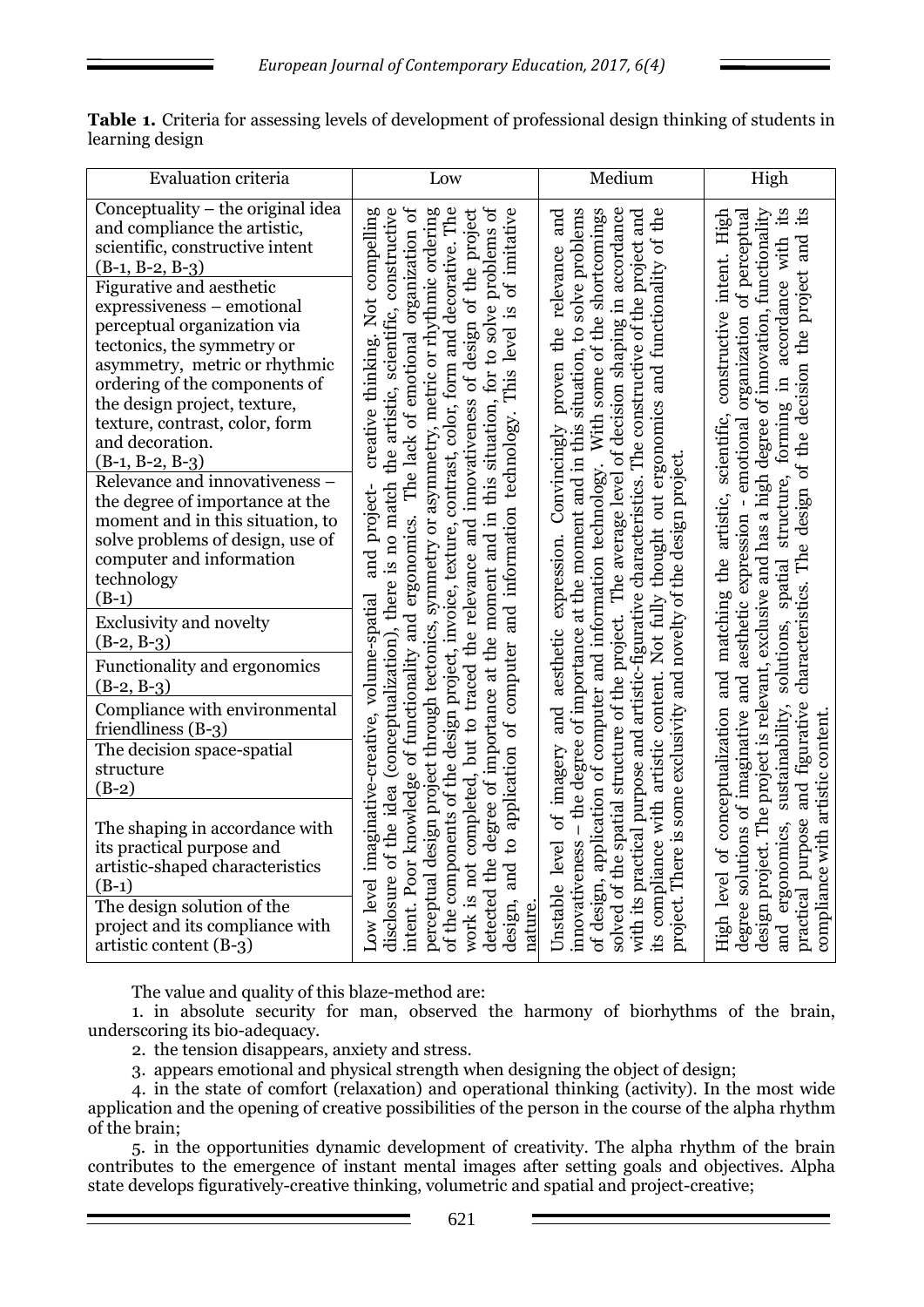6. 6. in the rapid achievement of goals with minimal time and energy costs. In the alpha state is involved all the resources of the brain, which lead to enlightenment. Combined into a single unit motivation, goal-task (concentration) and activity (options and ways of solving problems). Revealed the possibilities of your own subconscious mind when in the unity are actively working of the creative potential of the right brain and the iron logic of the left hemisphere. The alpha state promotes the interaction harmony of the individual and productive feedback, i.e., uniting logic and intuition, leads to a high result of design thinking and professional activities.

Designed exercises fast entry into alpha state as the basis of innovative blaze-method of development of professional thinking the in learning designers the design appear in compliance with the harmony of biorhythms work the human brain. Member of New York Academy of Sciences Robert Stone, offers to learn four exercises of entering into the alpha state. Pay attention to the fact, to achieve a quick entry into the creative state of the personality is necessary about a month of daily workouts (Stone, 2006).

Psychologist practicing sleeper-hypnology Irina Belozerskaya, offers to apply exercise, which she calls "the Golden rule one minute." For entry into the alpha state quite one minute that the below brain began to work harmoniously in a creative and logical mode (Belozerskaya, 2016). Synthesis effective exercises for optimally fast entry into the alpha state of the above mentioned researchers, the authors took them as a basis for innovative, blaze-the method of development of professional thinking of students in project activities. First of all, before setting goals, it is recommended to relax and listen to yourself, to your rhythm of the heart. Then switch attention to what is happening in the surrounding world. It could be wind noise, dogs barking, birds singing, car horns, etc. Need to listen to the sounds and imagine what is happening in the environment. This is followed again to return his attention and to putting your mind on yourself and your inner world, on the rhythm of the heartbeat, breathing, zones of tension or relaxation in the body. And again switch back to the environment. Thus, the left analytical hemisphere, when you do not see the logic in what is happening, when there is a certain monotony, is losing interest in what is happening, it passes the control processes of the creative and intuitive right hemisphere of the brain. So there is occurs something condition which is most favorable for the perception of information, for the work imaginatively-creative, volumetric-spatial and design-creative thinking. However, obviously that there is a possibility for one minute log a creative state, the alpha stream. It is further recommended to visualize as whiskey, crown, nape, forehead, are open as the cupboard door, though the picture at everyone can has their own. The next thing it is important to perform is you must reveal yourself as if the fan is revealed or disclosed pine-cone, flower Bud, main thing is to enjoy the feel of disclosure. If this exercise is performed correctly, you turn around, you immediately take a deep breath even and begin to yawn. This breath is called "soul". It is a signal, that you have get entered in the condition alpha rhythm of the brain.

Another important point is the necessity of the awareness of being in the alpha state.

Here it is necessary to focus on the pineal gland (from the Greek. epíphysis – a growth, lump). You need to give yourself installation that you are in the pineal gland or epiphysis. For example, I am be in the epiphysis or I'm be in pineal gland. It was at this time there is a complete loss of consciousness, i.e., terminates work the left hemisphere of the brain and begins to do the job creative right hemisphere. Thus, there is another reality, as said the ancient philosopher Plato.

Since 1970-ies of dozens of research laboratories in the US, England, France, Yugoslavia, and others began to examine the function and morphology of the epiphysis as an activex neuroendocrine organ of the brain. But the epiphysis still remains poorly understood. The modern stage in the study of the epiphysis at rightly can be considered the first step in building original concepts. In Russia Professor pinelog (specialist epiphysis) A.M. Khelimskaya and a group of scientists headed by academician E.I. Chazov intensively studied the values and work of the pineal gland in the human body.

The next step in the application of blaze-method. After entering the alpha state, you must define a goal or define a specific task. In other words, give yourself a precise installation to carry out specific activities. For example, to develop the design of the lamp in five variants under to the bionic shape of the artichoke. And to this end to make a "Blik" (on I.I. Belozerskaya), that is powerful information-wave splash. In psychology, the glare is the flash that will be visualized in 3- D format emanating from the subject of visualization. Visualization can be presented in the form of bright solar flares, or fireworks. Everyone has their own individual ideas about "Blik". The main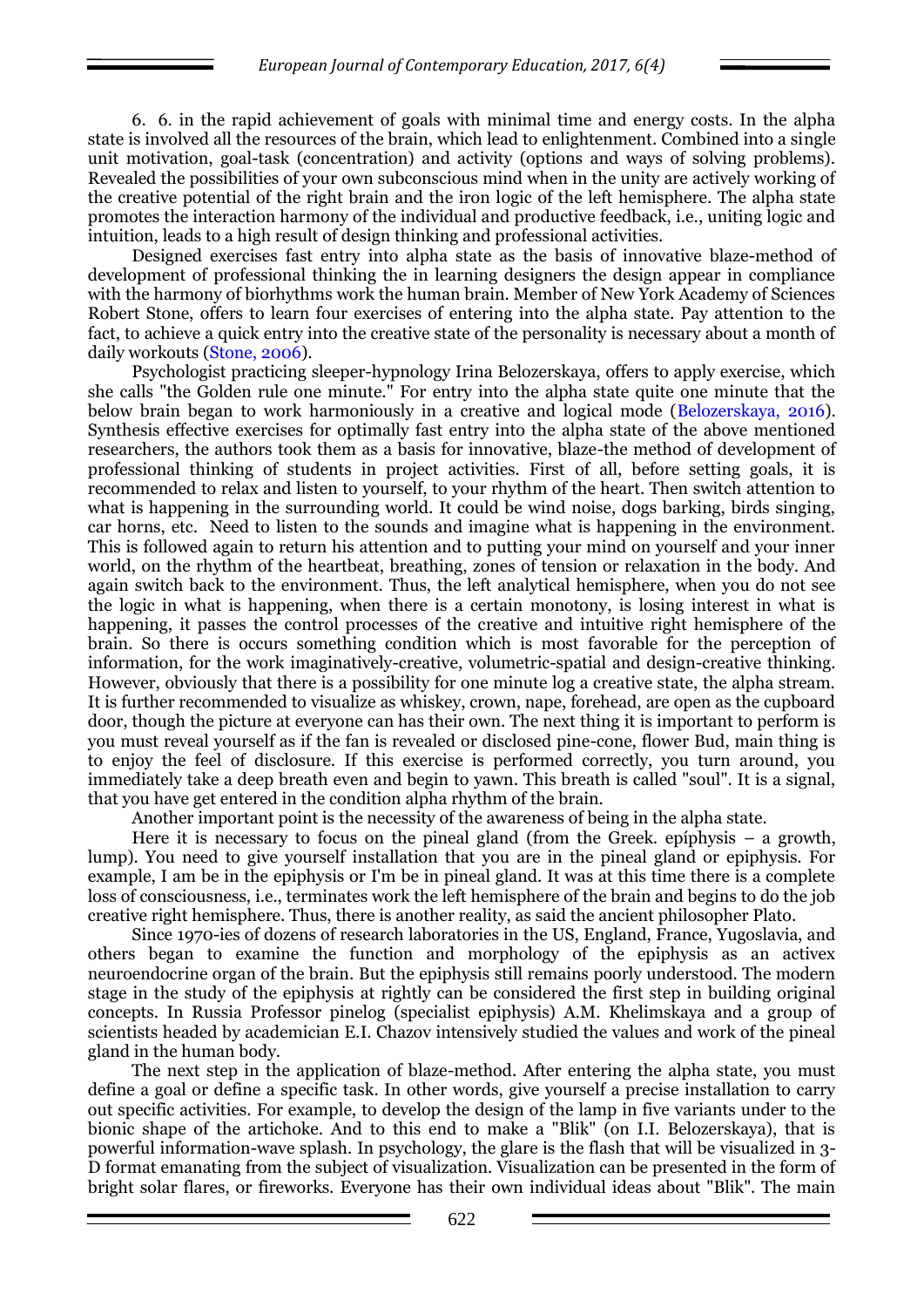thing is to imagine that our body is opened, for example, as scales of the cones and through them are released rays of bright light, in breadth, down, up, in different directions to infinity. Before performing flash is recommended to perform a short breath with under sigh a sharp exhale and to perform the technique "Blic". It should be remembered about the directional of your glance on the pineal gland, that is, be in the alpha state. Your goal becomes to most clearly in your consciousness, if we translate into the language of psycho-emotional state. If the exercises are performed correctly, the body will feel a light wave of resonant vibration, there comes euphoria, and with nothing incomparable bliss. Being in the relaxation-active state, quickly and effectively finder the way solutions to set tasks to achieve both creative and scientific purposes. The authors draw on research and evidence base of the effectiveness of biologically adequate, at the same time relaxation and active method of teaching students, and developed since 1999, proven I.V. Alekseev in the educational process of the University. The results were presented in the monograph and doctoral dissertation (2005) on the development of creative abilities of students to arts and crafts activities, which confirmed the efficiency of the presented method, development of creativity, based on the alpha rhythm work of the brain (Alexeeva, 2005).

An empirical study of the concluding stage of the experiment and the actual data of the comparative analysis, prepared by the authors, prove the effectiveness of the innovative blazemethod of development of professional thinking of students based on the harmonious functioning of the brain in the alpha state.

At the beginning of the experiment, the results of development of professional thinking of students in the field of design, the control group and experimental groups were mainly low level.

Only 4 people in the experimental group of 22 students and 5 of 20 in the control group had the makings to professional design thinking. Thus, using the method of angular conversion Fisher the authors came to the following conclusion that at the beginning of the experiment, the design thinking of students corresponds to the zone of insignificance, the results of the empirical values of  $\omega^*$ =0,537, which is located in the area indicated by shading on the axis of significance of figure 1 and H1 is rejected.



**Fig. 1.** The Axle of the importance of professional design thinking of students on the lesson to design at the beginning of the experiment.

A control slice in the course of the experiment at the end of the 2nd course showed the effectiveness of the innovative blaze-method in the development of professional design thinking of students. Students 14 people, and this 63.6 % of the experimental group enrolled on Blaise-method when solving the design task, which showed a good level of professionalism of the design projects.



Answer:  $φ*EMP = 1.877$ 

**Fig. 2.** The axis of the importance of professional design thinking students during the test cut of the pilot study at the lesson design.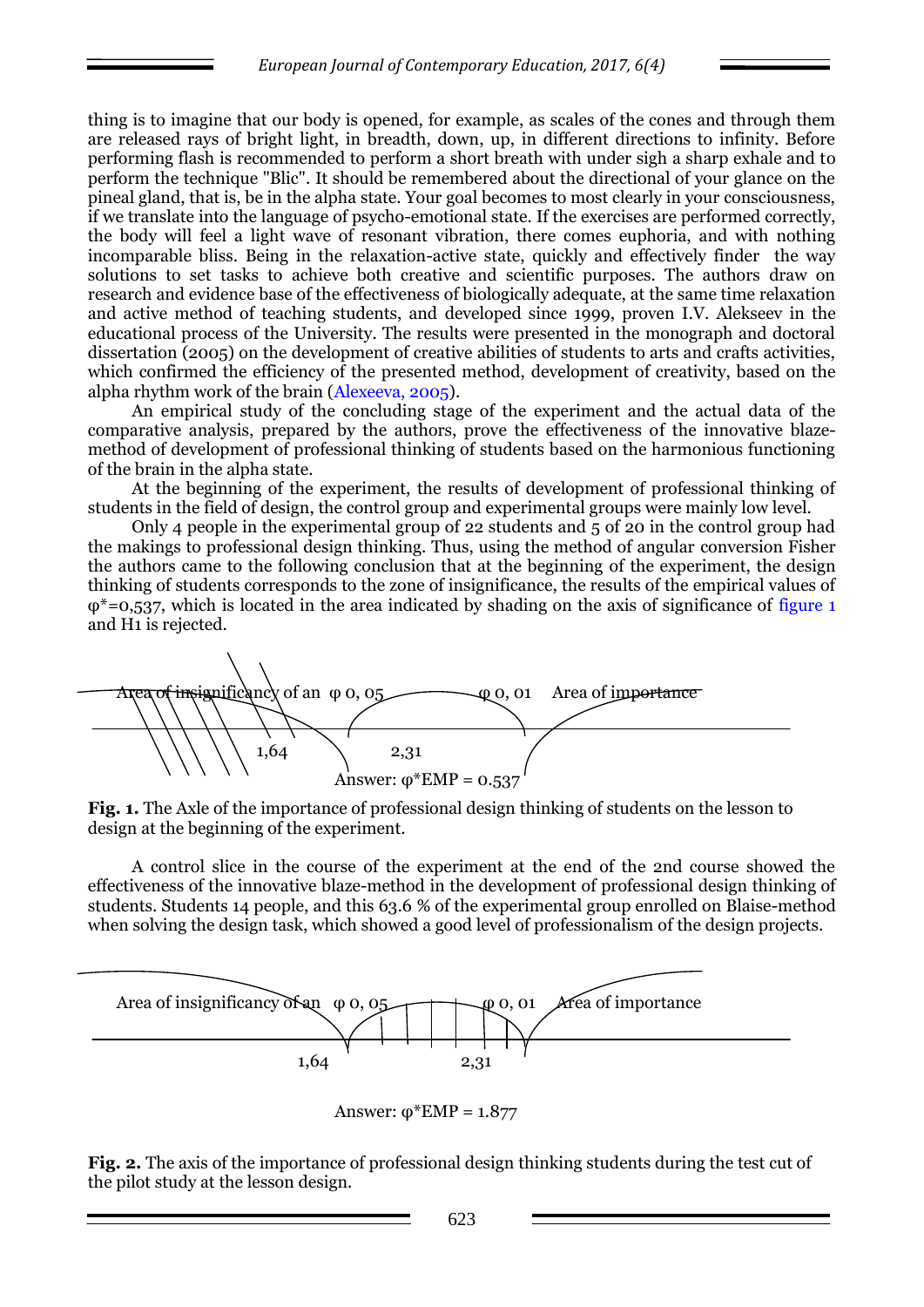In the control group, 7 (35 %) of the 20 who were trained by traditional methods, showed average and high results. From these figures it follows that the empirical value of  $\varphi^*$  is in the area of uncertainty and is equal to  $1,877$ , when  $H_0$  is rejected, noted on the axis of significance of figure 2. At the end of the pilot study that students in the control and experimental groups performed final qualification job, to substantiate on the design concept and executed design project. The final project that was exhibited at the defence of graduation qualification work, evaluated according to the criteria noted in table 1.

**Table 2.** The results of the final phase of the pilot study assessing levels of development of professional design thinking of students in learning design

| Group                                         | "There is an effect": the<br>problem is solved | "No effect": the problem is not<br>solved |
|-----------------------------------------------|------------------------------------------------|-------------------------------------------|
|                                               | Number of test subject                         | Number of test subject                    |
| 1 the experimental group<br>22 person (100 %) | $21(95.5\%)$                                   | $1(4.5\%)$                                |
| 2 control group<br>20 people (100 %)          | $12(60\%)$                                     | $8(40\%)$                                 |



Answer:  $φ*EMP = 3.049$ 

**Fig. 3.** The axis importance of professional design thinking of the students of the final stage of experimental research at the lesson design.

The results of the final phase of the experiment, at data processing and to identify the empirical values of angular transformation of Fisher's equal 3.049, the value of which is indicated in table 2 and presented in figure 3. Thus, the obtained empirical value of the angular conversion of Fisher's  $\varphi^*$  is in the area of significance. In the experiment, the obvious process of the development of professional design thinking of the students, using innovative blaze-method when solving the design task showed the most pronounced qualitative and professional level of design projects.

Thus, the effectiveness of an innovative Blaise – the method of development of professional thinking of students in the field of design proposed by the authors, convincingly demonstrated, as evidenced by the data of the research results by the authors ' criteria (table 1).

The results of experimental studies of the effectiveness of an innovative Blaise – the method of development of professional thinking of students, future designers have convincingly shown in the comparative characteristics of the stages of the development process at the beginning of the experiment, the control slice at the end of the second year of study and at the conclusion of the experiment. This is clearly reflected in the figures of the axes of the significance of professional design thinking of students.

This fact additionally reveals and emphasizes the novelty of this research.

## **4. The discussion and conclusion**

The authors' research confirmed the initial hypothesis about the need to incorporate innovative, blaze-the method of development of professional design thinking of the students in the process of University education.

The results of the study led to the following conclusions.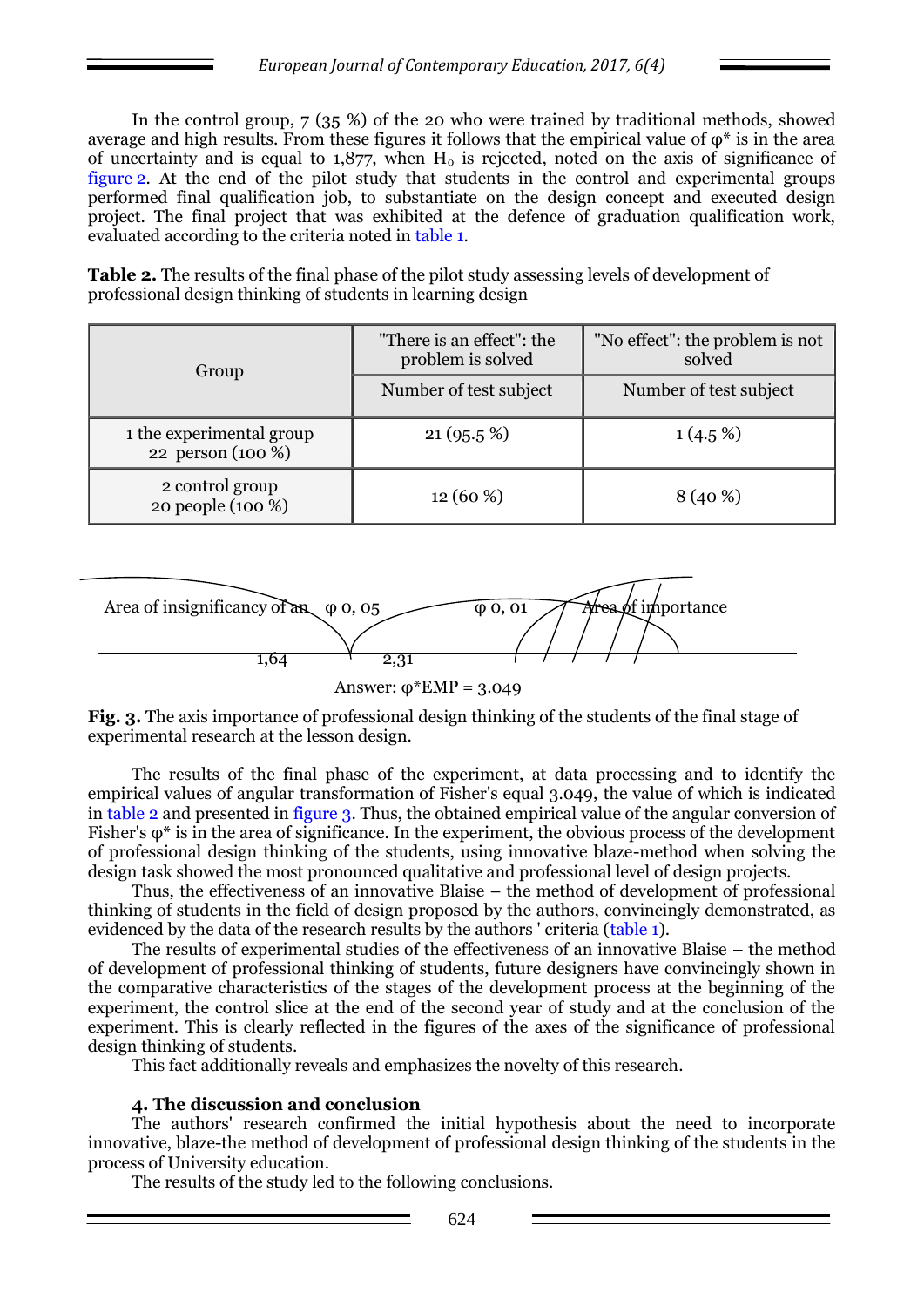1. In contemporary world education is changing towards a more holistic harmonious personality, who is fluent in logical and imaginative thinking.

2. Analysing scientific works separate aspects of the problems of innovative methods of development of professional design-thinking of the students, it turned out that was not sufficiently explored of with psycho-pedagogical point of view. One of the methods of solutions presented to the question is revealed in this article that emphasizes scientific and theoretical significance and relevance of the study.

3. The authors performed scientific-theoretical justification of the features of development of professional design-thinking of students and the defined parameters of the evaluation on three main blocks corresponding figuratively-creative, volumetric and spatial, and project-creative thinking.

4. Developed and experimentally tested an innovative, blaze-the method of their development, which is the technology of the output of the personality alpha-level, achieving an alpha state, aimed at the mentality of creative, harmonious brain functioning, development of professional thinking. Determined the value and quality of this blaze-method.

5. Experimentally proved that the basis for the development of professional thinking of students are practical skills of entering the alpha state, in which the students actively the way find solutions to professional, creative and scientific tasks.

6. In the process of solving scientific problems were determined novelty, theoretical significance and practical value of this research, which consist needed for inclusion in the higher education system of modern innovative psycho-pedagogical Blaise-method of development of professional thinking of the individual in the field of design.

7. The results of testing prove conclusively the effectiveness of an innovative Blaise-method of development of professional thinking of the students. This stresses the novelty of the carried-out work and reiterates the confirms needs for implementation to the system of higher education of student designers the present blaze-method.

8. In General, this study has important practical significance. On its basis it is possible to develop scientific-methodical recommendations for students and teachers of universities in training future designers. This will contribute to the dynamics of qualitative growth of development of professional thinking of the students. The results, outlined in this article, can be the basis for further research in the development of professional design thinking of students.

9. In the study, solved largest pedagogical task is the development of professional thinking of the students, which is of great high social value. Contained in the article theoretical positions, conclusions and practical recommendations create the preconditions for the pedagogical of scientific support for improving the professional thinking of future designers in modern conditions of higher education.

## **References**

UNESCO, 2015 – *UNESCO* (2015). Incheon Declaration for Education 2030. URL: http://unesdoc.unesco.org/images/ 0023/ 002338/233813m.pdf

OECD's, 2017 *– The OECD's* (2017). Manual for an innovative learning environment. DOI:http://dx.doi.org/10.1787/9789264277274-en

Sidorenko, 2007 – *Sidorenko E.V. (*2007). Methods of mathematical processing in psychology." SPb.: LLC "Speech". Purpose and description the Fisher criterion. http://www.psychol-ok.ru/statistics/fisher/

Boyd Davis, Gristwood, 2016 – *Boyd Davis, S., Gristwood, S.* (2016). The Structure of Design Processes: Ideal and Reality in Bruce Archer's 1968 Doctoral Thesis. Proceedings of DRS 2016, Design Research Society 50th Anniversary Conference. Brighton, UK, 27–30 June 2016. [Electronic resource]. – Mode of access: https://static1.squarespace.com.pdf

Jones, 1986 – *J. Christopher Jones* (1986). Design Methods. M.: Mir, 1986, p. 326

Bell, Huntington, 2014 – *Martin Bell, Bruce Huntington* (2014) Universal methods of design. SPb.: Peter. p. 208. ISBN 978-5-906417-70-1

Norman, 2006 – *Donald A. Norman* (2006). The Design of Everyday Things: Per. from English. M.: Publishing house "Vil'yams". 384 p.